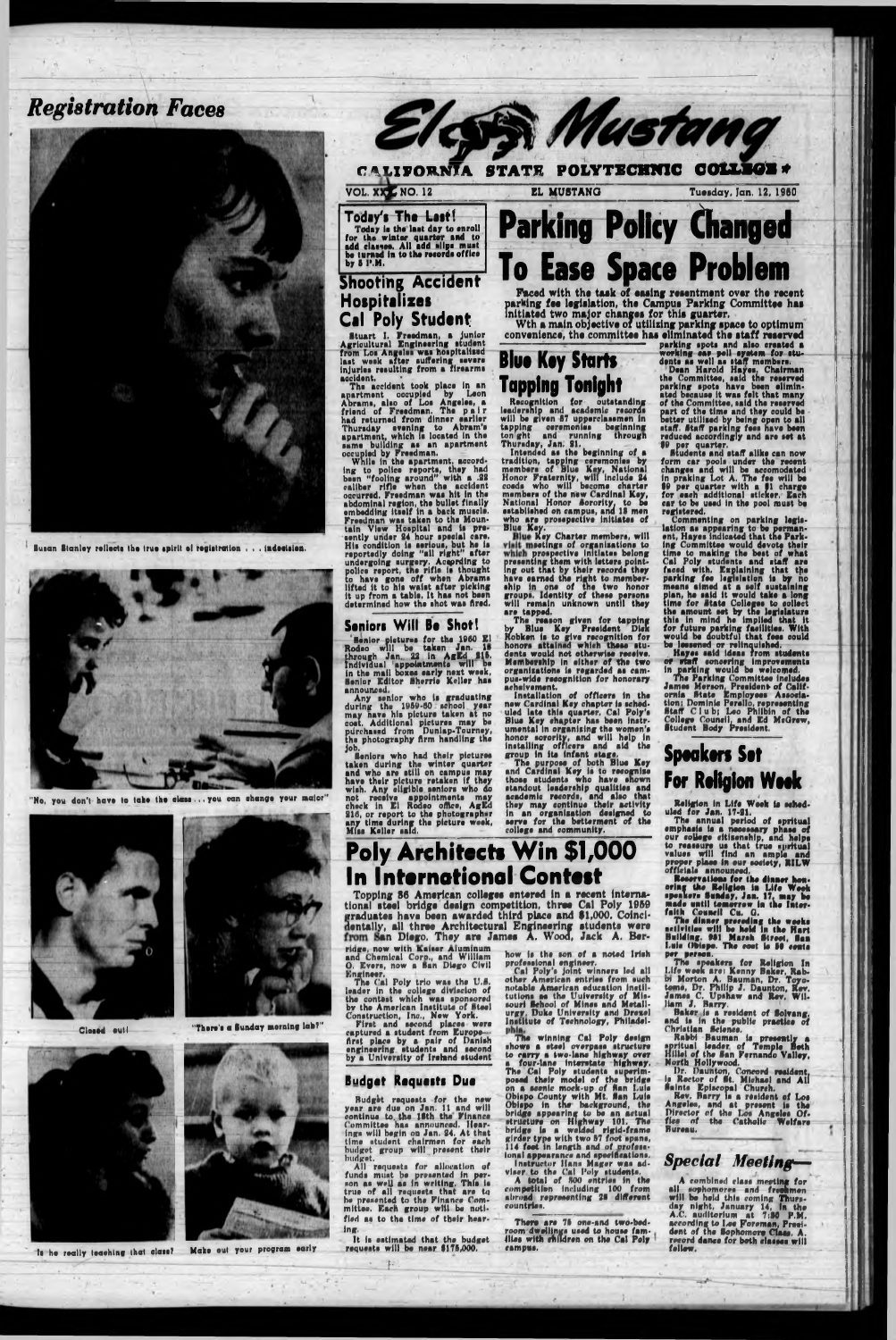Page 2

EL MUSTANG

#### **Tuesday, Jan. 12, 1960**

# Out Of The Din

Editors note: Although some<br>erned with the advisability of possibly resuming pro or<br>\oon ariticism of these leaders and associated football sensitive in<br>the field of the line of the line of the line of the line in this<br>se

#### **Smith Gains Support**

#### Dear Editor:

Recently I have, through for-<br>tuitious circumstance, come into tuitious circumstance, come into<br>possession of three issues of the<br>Cal Poly paper, "El Mustang",<br>These include a treative praising<br>cheerleading, a letter by a Mr.<br>Smith berating cheerleading and<br>its ad h e r e n t s, and t

Apparantly the students of Cal Poly do not appreciate Mr. Smith<br>and the beneficial service he is trying to perform for their college. Surely any criticesm of inane and Rurely any criticesm of inane and<br>childish cheers, the school-for-foot-<br>ball's-sake philosophy, and related<br>juvenilis, all of which should have<br>been left behind in high school, is<br>worthy of respect and perhaps a<br>bit of ref

supporting his position.<br>
I realize that you probably are<br>
not appreciative of an outsider<br>
apparently trying to meddle in<br>
your affairs, but the situation appears to me worthy of comment, and I would not take the time to write this letter if I were not interested in matters concerning your school.

**Bill MacInnes** Reed College<br>Portland, Oregon

**Flying Eats** 

#### Dear Editor,

It is futile to enumerate the potentialities of Cal Poly students. It is a known fact that we are an exemplary group in many facets.<br>This established, let me air my

gripe.<br>I think it is most disgraceful the way people who frequent the North<br>Cafeteria throw food, Besides be-

Cafeteria throw food. Besides be-<br>lng a display of extremely poor<br>manners, this practice uncovers<br>further the characters of these<br>people. Are they beasts? Have<br>hey no rationality? They certain-<br>ly don't act like adults wit

### WASH, DRY, FOLD "seep free" all for 50c Per Load

students going to start thinking<br>for themselves?

Please don't misunderstand; I'm riuane don't minimaterianal 1 m<br>wholeheartedly in favor of fun,<br>wwn rowdiness at times. But din-<br>nertime is not the time. A line<br>must be drawn someplace. The ignorant people must be considered,<br>those who simply wish to eat their<br>food and relax for thirty minutes instead of dodging blacuits, pick-<br>ing carrot sticks out of their milk, and wiping gravy off clean clothes.<br>It is impossible for all students

to eat their meals in the Bouth<br>Cafeteria where the atmosphere<br>is somewhat more pacific. It would be nice to know that one might eat a meal in the North Cafeteria.<br>nometime without being attacked<br>by flying edible objects. M. D. S.

#### Records Need Change Dear Editor:

Why is it that our school track and field record board in the gymnasium hallway is not kept up to<br>date? The boys to whom many of<br>these records now belong, many

these records now belong, many<br>broken two years ago, get mighty<br>discouraged at not being given<br>recognition for their work.<br>Repeated complaints have been<br>voiced, but for two years nothing<br>has been done. This semingly small<br> of the track team receiving little or no publicity, even when competing for the conference champion-

ship.<br>These boys ask only to be given<br>recognition for their record-break $ln<sub>K</sub>$ efforts, Interested

#### **Insect Invasion Set** For College Hour

"Insect Oddition of the World" will be introduced by Mr. and Mrs. Ormond McGill during the college hour assembly Thursday in the

Air Conditioning Auditorium.<br>From 9 to 11 A.M. in the Relence<br>Building breeneway, the McGilla<br>will display 45 cases of rare insects collected during their excursions<br>over the world. The veteran collectors, who describe themselves as natural science hobbiests rather than entomologists, have collected hundreds of butterflies, moths,<br>betteles, and other insects from<br>the jungles of South America,<br>Africa, Siam, and New Guinea.

#### Home Economics Alum At Work In Europe

Pauline Katherine Stark, a 1959 Fauline Katherine Btark, a 1959<br>Home Economics graduate at Cal<br>Poly, has been selected for over-<br>seas employment by the U. S.<br>Army Special Services.<br>Miss Stark, a resident of San<br>Jose during her Cal Poly college<br>days, left

the latter part of 1959.

While overseas the will act as a recreation leader for two years<br>in Germany, Italy and Prance,<br>according to the Adjutant General's office in Washington, D.C.

# lazz In The Cym

Tickets for the Stan Kenton<br>concert, Jan. 25 go on sale to-<br>morrow in the ASB office at<br>\$1.00 per card holder.<br>Kenton, well known progress-

ive jazz musician will proformin the new Men's gym as part of a nation wide college tour.

### **Welcome Week Applications Due**

Application blanks for Welcome<br>Week positions as counselors are<br>available in the ASH office. The application must be filled out and

returned by January 22.<br>The fourth annual Welcome<br>Week Camp offers positions to<br>counselors both on campus and at the camps.

The program aims at developing<br>school spirit and interest. Included in the activities are: group discussions on problems involving study habits, dating, and college policy and regulations; volleyball, basketball, ping pong, indoor games and dancing, and campfire gatherings every night.

The incoming freshmen and<br>transfer students learn the alma<br>mater, the fight song and school yells.

Anyone interested in serving as a counselor either at the camps or on campus in requested to pick up<br>his form in the ASB Office as soon as possible.

#### Journalism Department To Broaden Offerings **During Coming Year**

Students interested in specialized journalism will have a broader range of study opportunities ar Cal Poly starting next fall. The<br>Agricultural Journalism Depart-<br>ment will be expanded to become<br>the Technical Journalism Department.

Three new specialties will be offered: Home economics journalism, community journalism, and business and industrial journalism.<br>The present agricultural journa-<br>lism specialty also will be continued.

"The expanded journalism pro-<br>gram will enable students with<br>other than agricultural interests<br>to train at Cal Poly for professional journalism careers," ex-<br>plained Ciyde Hostetter, acting<br>head of the Agricultural Journalism Department.

lism Department.<br>
Journalism majors previously<br>
have been required to take a num-<br>
ber of agriculture courses in<br>
connection with their journalism<br>
work. The new journalism special-<br>
ties permit students to select a<br>
rerie

reer plans.<br>"Cal Poly has demonstrated the<br>value of specialised journalism<br>training through its agricultural<br>journalism program," Hostetter said. "There are equally good ca-<br>reer opportunities in other specialised fields."

### Someone Cares What Fish Eat by Richard Colasanti

The Sunday fisherman docking<br>after a good catch of bass or blue-<br>gill at Santa Marguerita lake are

usually surprised to find a tall. crew-cut young man waiting for<br>them on the pier. Usually they<br>begin to wonder if they have<br>calight more than the legal limit. But their fears are relieved and their surprise compounded when<br>the young man offers to clean<br>their fish for them, without charge.

their fish for them, without charge.<br>All he asks in return is the parts<br>of the fish that would be disposed<br>of after cleaning, the viscera.<br>Small price for a cleaning job!<br>The shy young man interested<br>in the inner workings at Cal Poly. Jim chose as his under stomach contents of fish in this aren. The results he gets when his report is completed may turn out to be quite surprising to local fish-<br>ermen, the lake managers and the Fish and Wildlife Service.<br>Sitting down at dockside, Jim

measures, weighs and determines<br>the sex of the fish, recording the<br>data in a notebook. During the<br>cleaning he removes the stomachs<br>Then he scales the fish and returns and places them in a plastic bag.<br>them to the owner. At the end of<br>the day Jim brings his "catch" to the day Jim brings his catton to<br>where he begins a series of tests<br>and impections of the stomachs.<br>After opening the stomachs, he<br>seperates the rood nutrients con-

tained into groups, usually small<br>this, insects, crustacae and algae.<br>Each group is measured by volume<br>and the data recorded in the notebook.

Through this process, Jim hopes to answer kome of the questions flaherman bring out in connection with the lake and the habits of the flah. The findings of his exporiments might answer why the bass and bluegill bite better at differ-<br>ent times of the year than they do at others.

As an aid to the management of the lake, Jim determines just what food is in the lake for the fish. With this information the lake managers can control the kinds of fish. If they want to eliminate a certain type of fish they can simply eliminate the food source. Another possibility of the sur-

vey, when it is completed, might be recommendations to the flahermen<br>on the most effective bait to use.

So the next time you meet the tail young man with the craw out who asks to inspect your string of bass, let him have them. Not only he save you the trouble of cleaning them, but next Sunday, because of him, your catch may be larger.

### **Former Students Win Photo Honors**

Miss Pat Keeble and Mike<br>Mattis, former agricultural jour-

Mattin, former agricultural journalism students received honors<br>in the fourth annual National<br>Intercollegiate Photo exhibit spon-<br>nord by Wisconsin State College.<br>Results of the contest, held last-<br>spring, were announced t

Thirty nine photographers re-<br>printy in the photographers re-<br>exhibit. Seven photographers from<br>Cal Poly participated and submit-<br>ted 19 photographs with eight<br>being hung in the contest.<br>Cal Poly photographers placed<br>cauth

fourth in the contest which was<br>won by Wisconsin State. Rochester Institute of Technology was sec-<br>ond and Southern Illinois was ona and southern minimum was<br>were St. Thomas, Sacramento<br>State, University of Southern<br>California, Greely State, Western<br>Washington and Sydacuse.







### Tool Sales Manag Will Speak Tonight

VV III Speak 1 Unight 1<br>
American Society of Tool En-<br>
gineers will host speaker James<br>
Meehan, General Sales Manager of<br>
the Machine Tool Division<br>
Speaker and Sharpe Manufacturing<br>
Company in Rhode Island, tonight<br>
in Sc

Belgium, Switserland and Sweden. Beigium, Bwitzerland and Bweden.<br>He is an active member of the<br>American Bociety of Mechanical<br>Engineers, The Providence Engineering Bociety, and the Ameri-<br>can Bociety of Tool Engineers.<br>Visitors are welcome.

Cal Poly's Technical Arts produals who have a strong interest<br>in technology coupled with an a-<br>bility to deal with people.

Your Out of Town Guests Are Welcome At

**Rancho San Luis** 345 Marsh St. For reservations call Carl Bowser



Students majoring in chemical, mechanical, or electrical engineering are now scheduling appointments to obtain information on Food Machinery and Chemical Corporation, a major national producer of diversified machinery and chemicals. Company representatives will visit the campus on January 18 and 14.

Arrangements for individual interviews may be made through the local college placement office.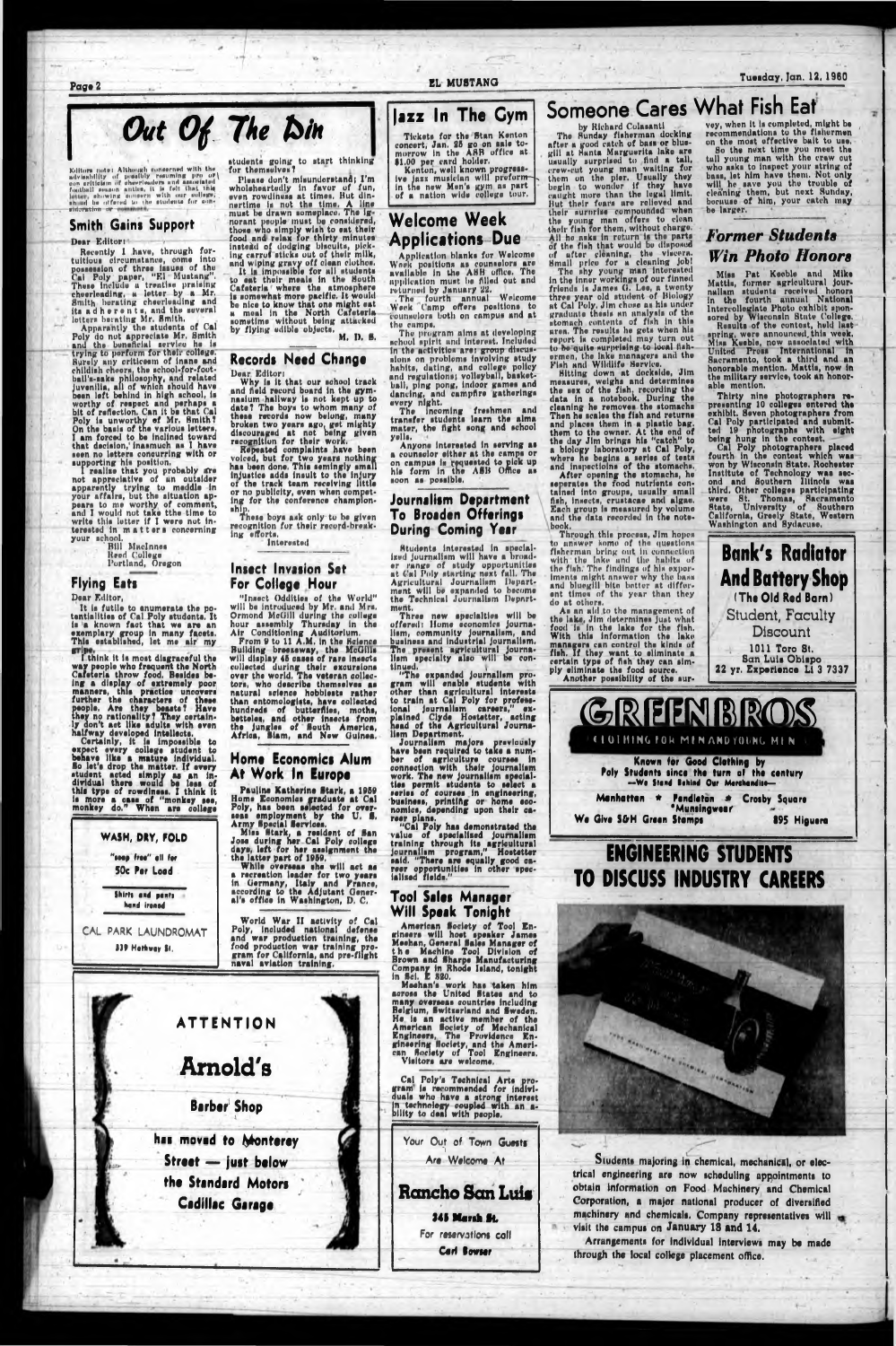Tuesday, Jan. 12, 1960

### **Mustang Matmen Start East: Wallop Coloradans in Debut**

Kickink off their 1960 wrestling slate with a lopsided 24-8 victory, the Mustang matmen of Coach Sheldon Harden defeated Adams State college of Colorado last Thursday night

#### **Rich Max Nominated** For Pop Warner Award

Rich Max, Cal Poly's All American football center, who participated in the All-American Bowl in ted in the All-American Bowl in<br>Tuesdal college eleven in January,<br>has been nominated for the Pop<br>Warner Trophy which is awarded<br>to the Wast Coast's most valuable senior college football player.

Max is one of fourteen gridders<br>noninated by West Coast colleges.<br>Others are ond Jim Norton, Idaho;<br>Ray Smith, UCLA; Jim Stinnette, Oregon: Billy Wyate, Freano State; Oregon: Billy Wyate, Freeno State;<br>Willie West, Oregon; Don Eller-<br>slek, Washington State; George<br>Pitt, Washington; Dick Bass.Col-<br>lege of the Pacific; Chris Buford,<br>Stanford; Frank Sally, Califor-<br>nia; Roy Harrah, San Jos

The sward was initiated in 1949 with the trophy going to Eddie<br>LeBaron of COP, Last year's win-<br>ner was Joe Kapp of California.



851 Higuera St.

Colorado laat Thursday night<br>in the Arroyo Grande Gymnaulum,<br>in the Arroyo Grande Gymnaulum,<br>Howis Bryant drew first blood<br>for the Muutang grapplers in the<br>123 pound class, pinning Edo Dan-<br>iel of Adams State in 1120 of th period.

period.<br>
Adams State's Al Tolle pinned<br>
Mustang Dennis Wagner in 2:07<br>
of the third period. Ken Roberts,<br>
Mustang 191 pounder, grabbed five<br>
fast points via the forfeit route,<br>
since the Coloradans were without<br>
a particip

day opening against the always<br>tough San Jose State Spartan<br>wrestlers at 1 P.M. and meeting<br>the University of California Bears the same evening at Berkeley at 9:30 P.M.

The "President's List" is published annually to honor those students who have parned a 8.0 grade point average for the school

than 400 bridges.





Contact the Placement Office for Further Information. CROWN ZELLERBACH CORPORATION

### **Mustang Five Defeat Champs; Bow to Gauchos in CCAA Opener**

Opening CCAA basketball action on both a sad and happy note,<br>Coach Ed Jorgensen's Mustang cagers dropped a Crandall Gym thrill-<br>ler to league leading Santa Barbara 60-59 Friday night, only to return<br>the following night to

'Quickie' glances into the Cal Poly sports scene finds Intramural Soorts Chairman Carlos Gonsales putting out the call for intramural<br>basketball participants who plan<br>to enter a team in the forthcom-<br>ing 'mural league, which, accord-<br>ing 'mural league, which, accord-<br>ing to Dr. Mott, Carlos' boas,<br>should start on (or a Initial meeting for team captains or managers is scheduled<br>for Friday noon in Crandall Gymnasium. Plans to open the new<br>Men's Physical Education for pracice purposus on Jan. 18-22 are in the alling.

Word from Baseball Coach Bill Word from Baseball Coach Bill<br>Hicks office finds a meeting of all<br>baseBall prospects, both freshmen<br>and/varsity variety, scheduled in<br>Library 114 at 4.50 P.M. tomorrow,<br>with a special call to returning<br>lettermen. Baseball with daily two hour practices Monday through Friday.

day through Friday.<br>
Golf Coach Chuck Hanks, who is<br>
blessed with five returning hack-<br>
ers, in currently looking for an<br>
experienced golfer to fill out his<br>
six-man squad for the forthcoming<br>
season. Hanks will be in his Economics Building on Thursday at 4:30 A.M. for a tee party with<br>potential squad fembers.

Mustang wreatlers, Pat Lovell<br>and Jim Root grabbed second place spots in the recent San Jose College Open Wrestling Tournament.

bighest script in one of the league's<br>highest script contents in history.<br>Jorgensen pulled a Jekyll and<br>Hyde routine with his cagers dur-<br>ing-the weekend play, flooring a<br>confused bunch of cagers Friday<br>night, and returnin each performance.

Saturday night saw Sax Elliot's<br>Diablos hit town with a 05 point<br>per game average in eight games.<br>including several exceeding the 100 including several exceeding the 100<br>point bracket. Imaginative sports<br>saribes in the Southland tab b ad<br>Elliot's quintet as: "Sax's Sonic<br>Scramble", alluding to the Diables<br>Sonic Sonic Sonic Sonic Sonic Sonic Sonic Sonic S press departed for 111 points.

Hitley a fantastic 65 percent<br>mission their first-half floor shots, the<br>Mustangs, with a 20 point bulge<br>at spots, lead the Disbies 57-42 at<br>halftime, only to continue the bar-<br>rage during the second, and equal-<br>ly producti

Jorgensen used a new variation<br>of a "two-platoon" system in the<br>winning contest, alternating two<br>complete squade during the contest.

Any student who carries less<br>than 7 units is classified as a lim-<br>ited student.



 $I \alpha$ <sub>w</sub>e 3

International Business Machines Corp

#### offers

Career opportunities for young men with extensive technical background and excellent knowledge of electro-mechanical and electronic applications. Positions open involve servicing our complete line of data processing equipment. Men selected must possess mechanical and electronic experience, have a high degree of intelligence and the ability to respond to the constant challenge of learning more advanced equipment.

If you believe you will be an asset to a large corporation, can accept advanced technical training, work diligently with a minimum of supervision, and are interested in unlimited job expansion, you are urged to investigate this opportunity to become associated with the nation's largest manufacture of electronic data processing equipment.

Phone EXbrook 4-8701 EXCELLENT COMPANY BENEFITS PREVAIL FOR LOCAL INTERVIEWS, WRITE OR PHONE MR. J.S. FOGLE, CUSTOMER ENGINEERING DEPT. 3223 Wilshire Blvd, Santa Monica

nanta Ana J.O. eigntn, c.<br>
Individual champions were: 115<br>
1bs. Larry Neltring FCC; 123 ibs.<br>
Eddie David ERI 187 ibs. Dave Weber<br>
Combe ERI 187 ibs. Dave Weber<br>
EC; 147 ibs. James Moore FCC;<br>
157 ibs. Errol Johanson FCC;

Mustang JV's Fourth in

Cal Poly wreating fans were<br>treated to a full card of crowd-<br>pleasing matches last Baturday,<br>as eight teams participated in<br>the Fourth Annual Junior College<br>Wrestling tournament, held for-<br>the last time in Crandall gym.

**Annual J.C. Tourney** 

EL MUSTANG

Spotlight

**ON** 

**Coaches** 

Mustang Neil Pew took a second<br>place in the 130 lb. class, as did<br>Frank Garcia at 187. Making his<br>wrestling debut, dark horse Al Marinai took fourth for the Poly men.

Cal Poly plays an important<br>part in the in-service training of teachers of Vocational Agriculture.



Pacilie Wetch Inspector 1009 Higuera LI 3-4543

#### "Jenuery Extre"

Why not come in on any Saturday during January and try the "new" home made "Chocolate" Dairy Queen. fresh from the freezer. It is delicious on "Curly Top"

cones - in pints or quarts - and with many other Dairy Queen products such as Banana Splits, Sundaes, Sodan, Malts and Shakes.

Take that short jaunt across Foothill Blvd. (past College Square) to Broad and be "welcomed" by your

### DAIRY QUEEN STORE

12 Brood Street

Open 11 A.M. to 11 P.M. Every Day

P.S. Glad to have you back.